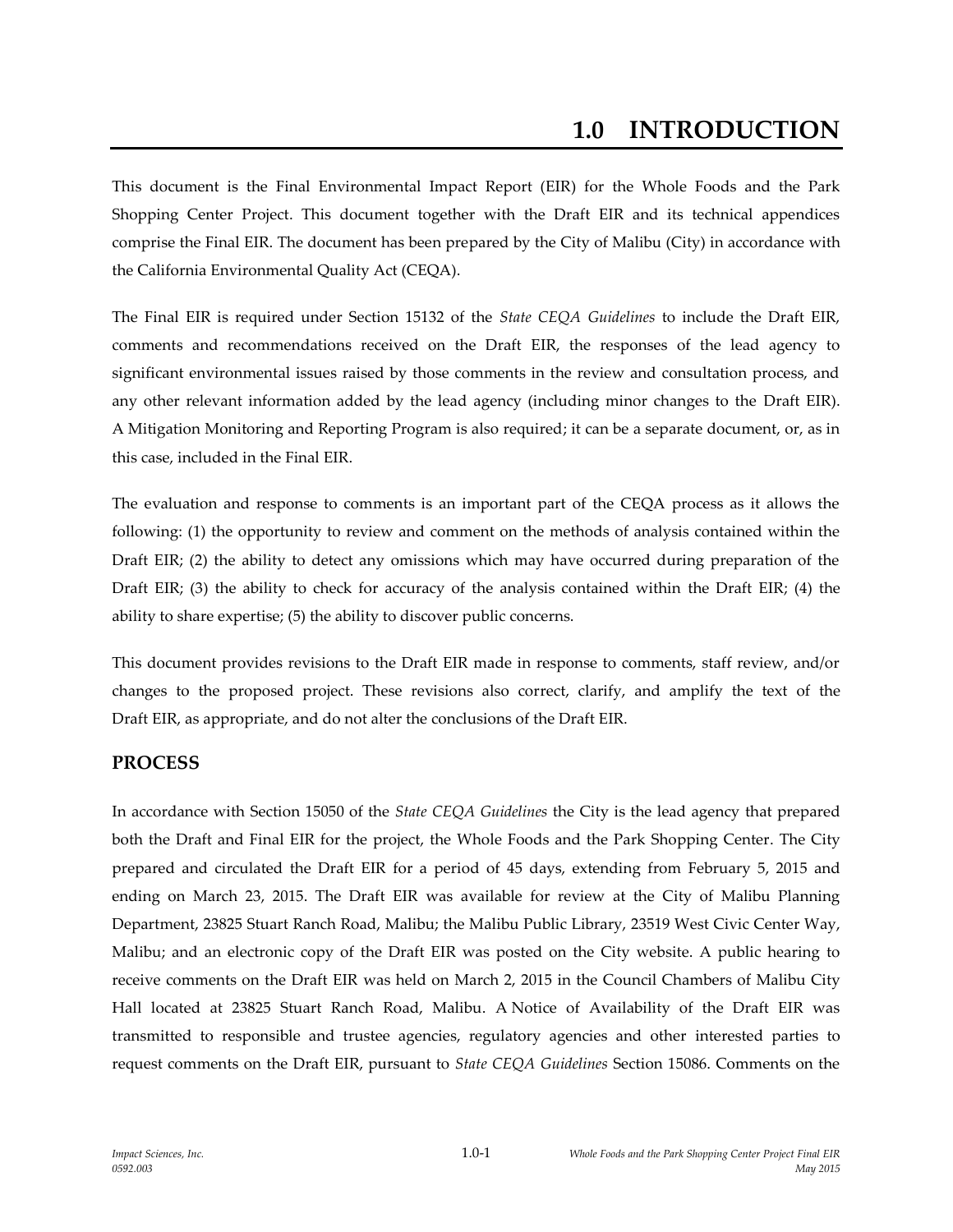Draft EIR were received during the comment period, and those comments are responded to in this Final EIR.

In conformance with Measure R (Malibu Municipal Code Section 17.02.045), a Specific Plan has been prepared for the project. The Specific Plan also was prepared under the authority of Government Code Sections 65450-65457 and the State of California Guidelines for the preparation of Specific Plans.

The Final EIR, together with the Specific Plan and the additional entitlement requests for the proposed project, will be considered by the Planning Commission and the City Council at properly noticed public hearings. The Planning Commission will make recommendations to the City Council for the project's entitlements (Specific Plan, coastal development permit, general plan and zoning map amendments, lot merger, conditional use permit, variance, site plan review, minor modification and master sign program) and the Final EIR. Following approval of the Specific Plan by the City Council, the Specific Plan shall be placed on the ballot for approval by the qualified voters of the City of Malibu. No final approval of the project's entitlements can take place until the Specific Plan is approved by the voters.

## **CONTENT OF THE FINAL EIR**

As discussed above, the primary intent of the Final EIR is to provide a forum to air and address comments pertaining to the analysis contained within the Draft EIR. Pursuant to Section 15088 of the *State CEQA Guidelines*, the City has reviewed and addressed all comments received on the Draft EIR by the comment period deadline. Included within the Final EIR are the written comments that were submitted during the public comment period.

In order to adequately address the comments provided by interested agencies and the public in an organized manner, this Final EIR includes the following sections and appendices:

**Section 1.0: Introduction**: This section provides a brief introduction to the Final EIR and its contents.

**Section 2.0: Responses to Comments**: This section provides a list of commenting agencies, organizations, and individuals. Responses to all comments on the Draft EIR are also included in this section.

**Section 3.0: Corrections and Additions**: This section provides a list of corrections and additions to the Draft EIR. None of the changes significantly impact the conclusions presented in the Draft EIR.

**Section 4.0: Mitigation Monitoring and Reporting Program**: This section includes the Mitigation Monitoring and Reporting Program (MMRP) prepared in compliance with the requirements of Section